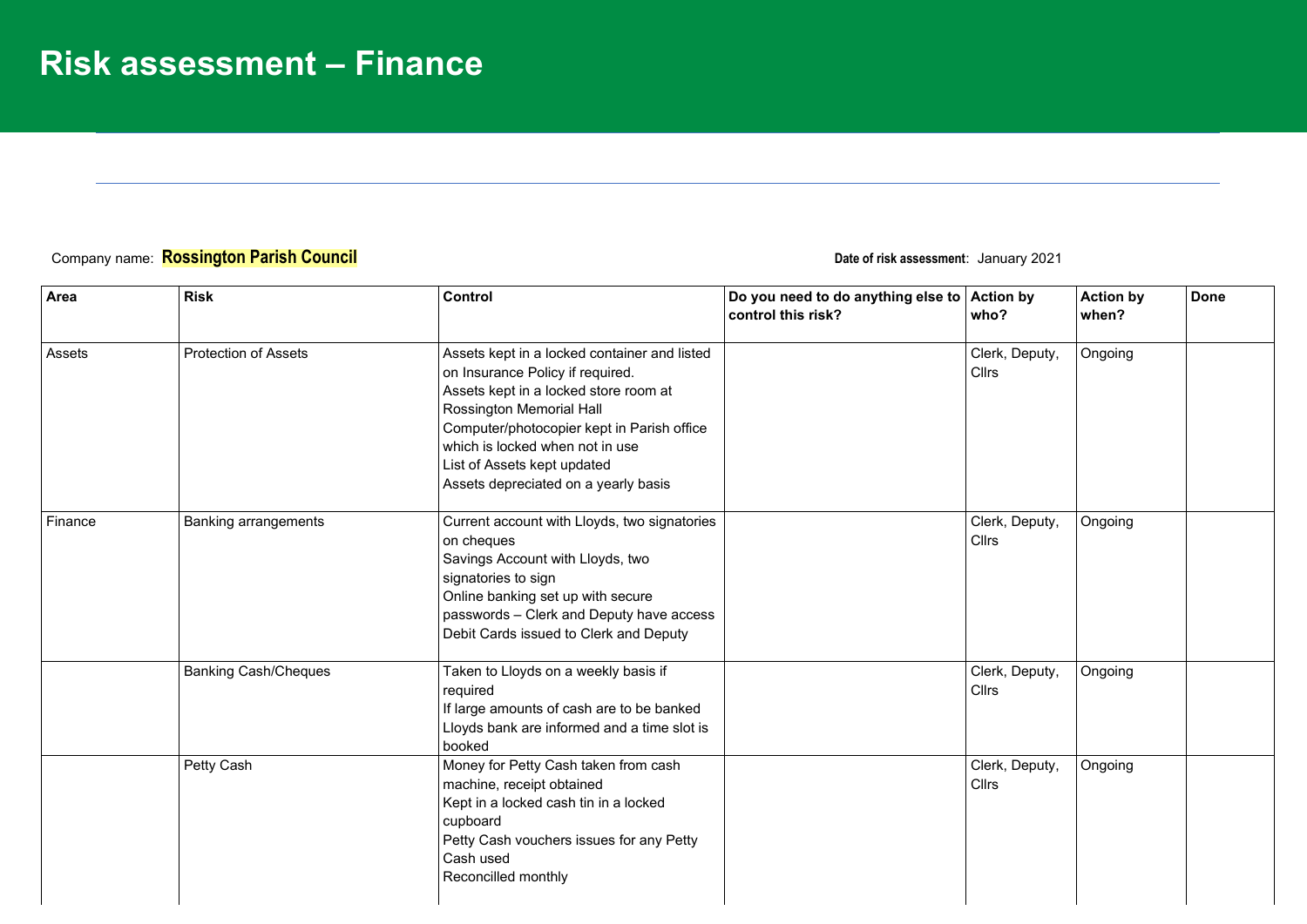|                           | <b>Financial Controls and Records</b> | Finance records kept on Sage Accounting<br>Software programme<br>Bank statements reconciled monthly<br>Two Clirs to audit the accounts on a monthly<br>basis                                                                                                                                    |                                                 | Clerk, Deputy,<br><b>Cllrs</b>         | Ongoing |  |
|---------------------------|---------------------------------------|-------------------------------------------------------------------------------------------------------------------------------------------------------------------------------------------------------------------------------------------------------------------------------------------------|-------------------------------------------------|----------------------------------------|---------|--|
|                           | <b>VAT Returns</b>                    | Completed on a quarterly basis<br>VAT rebate banked into Savings Account                                                                                                                                                                                                                        |                                                 | Clerk, Deputy,<br>Cllrs                | Ongoing |  |
|                           | <b>Budgeting</b>                      | Budget set by Governance committee in<br>October/November for the following year<br>Ratified at Governance meeting and RPC<br>full Parish Meeting<br>Expenditure against budget presented to full<br>parish Council quarterly                                                                   |                                                 | Clerk, Deputy,<br><b>Cllrs</b>         | Ongoing |  |
|                           | Cash Handling at Events               | Cash is collected by the Parish Clerk,<br>Deputy Parish Clerk and/or a Parish<br>Councillor<br>Two of these people are present when the<br>money is counted and then signed off by all<br>people present.<br>Money is kept in a safe/locked cupboard and<br>then banked on the next working day |                                                 |                                        |         |  |
| Computers                 | Risk of Losing Work                   | To back up to iCloud on a daily basis<br>RPC now employ Fusion Systems to<br>maintain their IT systems which includes<br>daily back ups                                                                                                                                                         |                                                 | Clerk, Deputy<br><b>Fusion Systems</b> | Ongoing |  |
| Liability                 | Risk to Third Parties                 | Insurance with Zurich.<br>Covers any events held by the Parish<br>Council                                                                                                                                                                                                                       |                                                 | Clerk, Deputy,<br>Cllrs                | Ongoing |  |
| <b>Employer Liability</b> | Comply with Employment law            | Insured by Zurich<br>Membership of YLCA (Yorkshire Local<br><b>Council Association</b>                                                                                                                                                                                                          | Employment Law training Clerk,<br>Deputy, Cllrs | Clerk and<br>Deputy                    | Ongoing |  |